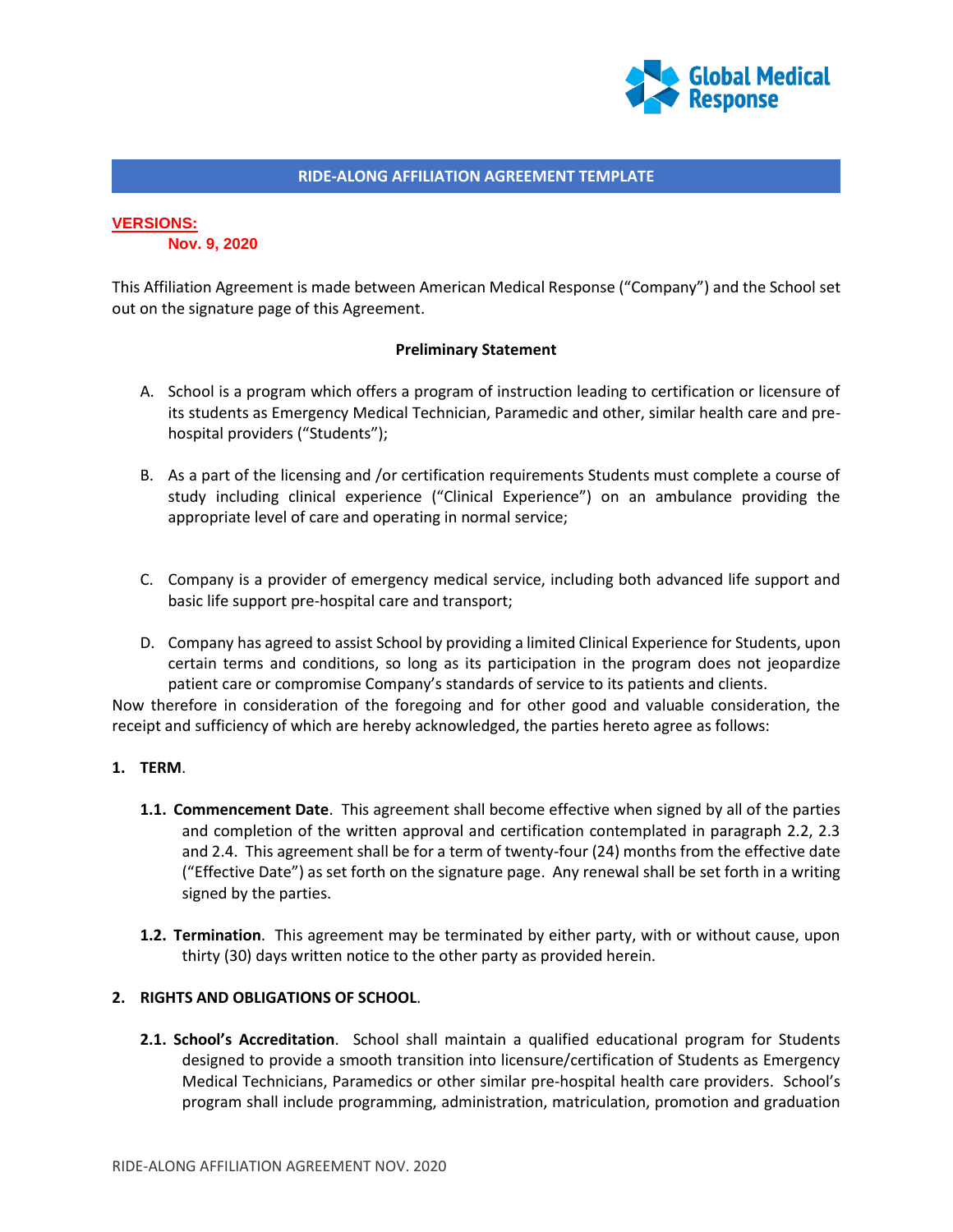

and shall be approved or accredited by relevant licensing/certifying agencies in the state(s) and county(ies) in which School resides and in which the program contemplated herein is to operate.

- **2.2. Approval by Licensing/Certifying Agency(ies)**. School shall secure from all relevant licensing/certifying agencies written approval for the Clinical Experience program contemplated herein and shall maintain such approval throughout the course of the program. School shall provide Company with a copy of the written approval and applicable guidelines or protocols applicable to the program before assigning a Student to the Clinical Experience program.
- **2.3. Student Licensure/Certification**. School shall ensure that each Student enrolled in the clinical program is compliant with any licensure certification required for participation in this program, which may include, but is not limited to state EMT and CPR credentials or any provisional licensure/certification. School shall provide Company with a copy of the requisite licensure and or certification for any Student enrolling in the Clinical Experience before the Student is allowed to participate in the program unless, the licensing/certifying agencies advise School and Company, in writing, that licensure/certification is not required and the Clinical Experience program is approved under all applicable, or potentially applicable, laws and regulations.
- **2.4. Approval by Doctor or Agency Having Medical Control**. If applicable, School will secure from the doctor or agency having medical control in the state(s) or county(ies) in which program will operate, written approval for the Clinical Experience. Such written approval shall, at a minimum, define the scope of practice and required supervision of any Student participating in the course of clinical education. School will provide Company with a copy of the approval contemplated in this paragraph before assigning any Student to the clinical program.
- **2.5. Records**. School will keep and maintain accurate records for all Students participating in the Clinical Experience. The records will include the Students transcript, licensure or certification, temporary license or certification (if applicable), pre-assessment health record, and record of history / vaccination / immunization as set forth in paragraph 2.8 hereof. School will maintain the records for a period of at least four (4) years (or any greater period as may be required by applicable) from the date Student completes, or ceases to participate in, the Clinical Experience contemplated herein.
- **2.6. List of Participants, Qualifications, Objectives and Representations**. School will notify Company at least thirty (30) days prior to the inception of a course of Clinical Experience of the names, qualifications and performance objectives for each Student scheduled to begin their Clinical Experience. Inclusion by School of a Student's name on this list is School's representation that the Student possesses the necessary skills, licensure/certification and immunizations to engage in the Clinical Experience. The School shall comply with any requirements or procedures that Company requires regarding documentation to verify the Student's qualifications for the Clinical Experience.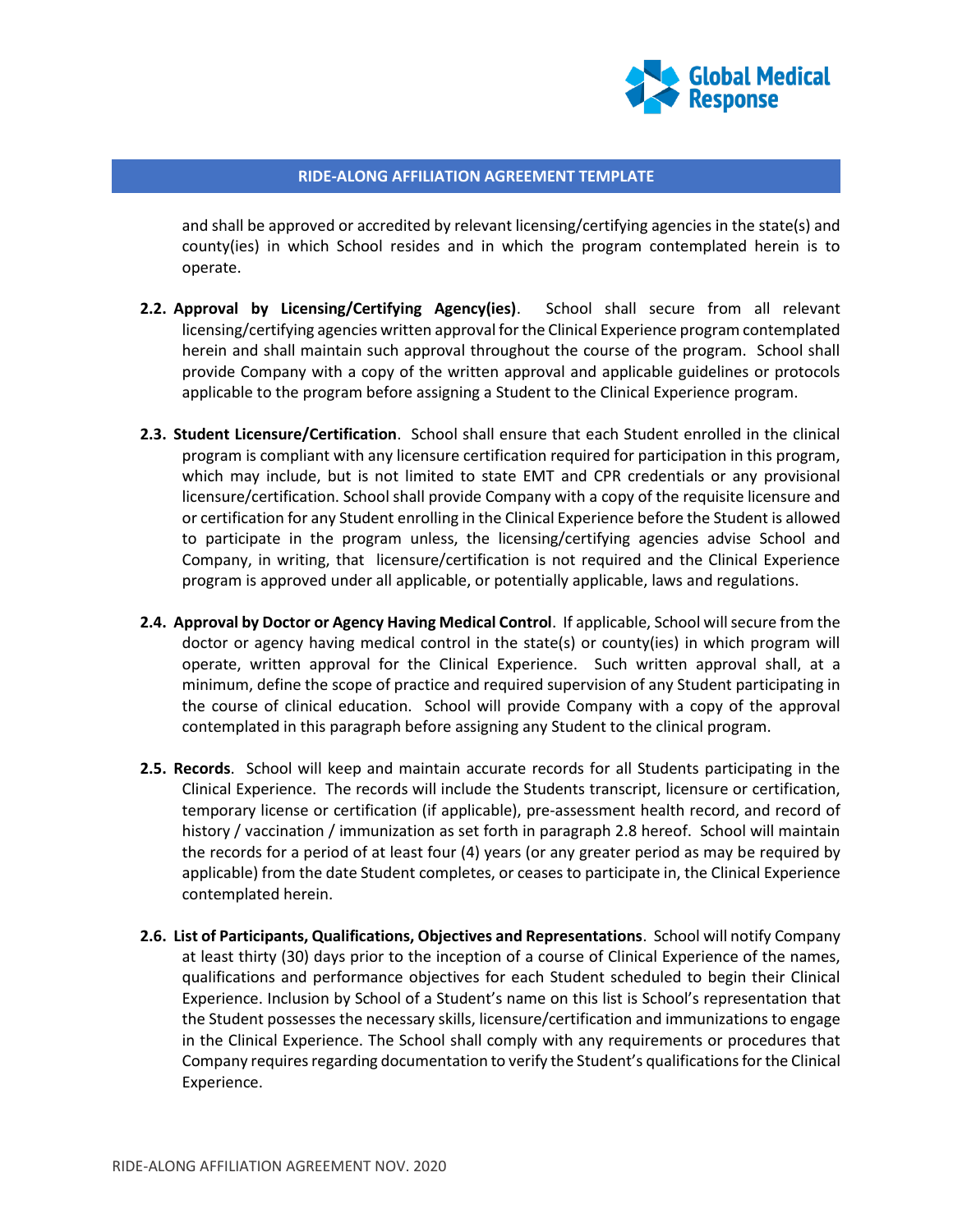

- **2.7. Company Rules and Regulations**. School will use all reasonable efforts to cause Students to comply with Company's policies, procedures, work rules and regulations, including preservation of the confidentiality of patient care and patient care records. School will, prior to allowing a Student to participate in the Clinical Experience, review patient confidentiality as well as the Company's policies, procedures, work rules and regulations with Student and secure Student's agreement to abide by all such rules and regulations.
- **2.8. Pre-assignment Health Assessment**. School will cause Student to complete a pre-assignment health assessment, at Student's or School's expense, which includes, but is not limited to: history of communicable diseases and immunizations, proof of tetanus vaccination or immunization, proof of Hepatitis B vaccination or executed declination and waivers of the Hepatitis B vaccination by the Student, proof of MMR vaccination, respiratory certification by a physician and PPD test. School will provide proof of satisfactory completion/vaccination to Company upon request. Inclusion of a Student's name on the list referenced in paragraph 2.6 is School's representation that Student has completed the pre-assignment assessment and is physically able to perform the tasks associated with the program.
- **2.9. OSHA Compliance**. Prior to allowing Student to enroll in the course of clinical experience, School will educate and train Student in compliance with all relevant and required OSHA regulations including, but not limited to, Blood-borne Pathogens Standard and TB Standard.
- **2.10. Personal Protective Equipment**. School shall provide Student with all necessary personal protective equipment, including fitting, as is, or may be, required by OSHA or other regulatory agency as required in locale of Company prior to assignment to the Clinical Experience. Such equipment may include: safety glasses, face shields and particulate respirators. School recognizes and will inform Student that this equipment must be in the possession of the Student as a condition of their participation in the program. Failure to possess and use the required OSHA equipment will result in Student's dismissal from the program.
- **2.11. Assistance in Obtaining Signatures and Compliance**. School recognizes that its Students have certain obligations and will be required to execute certain documentation in order to be eligible to participate in the program. School shall assist Company in obtaining any necessary signatures and ensuring Student compliance with Company rules and this agreement including, but not limited to, those contained in part 3 of this agreement.
- **2.12. Evaluation of Performance**. School, in conjunction with Company personnel, is responsible for and shall make arrangements for evaluating Student's performance during the clinical program.
- **2.13. Minimum Age of Participants**. School and Company will only allow Students that are at least eighteen (18) years of age to participate in this program. Inclusion of a Student's name on the list referenced in paragraph 2.6 is School's representation that Student is at least eighteen years of age.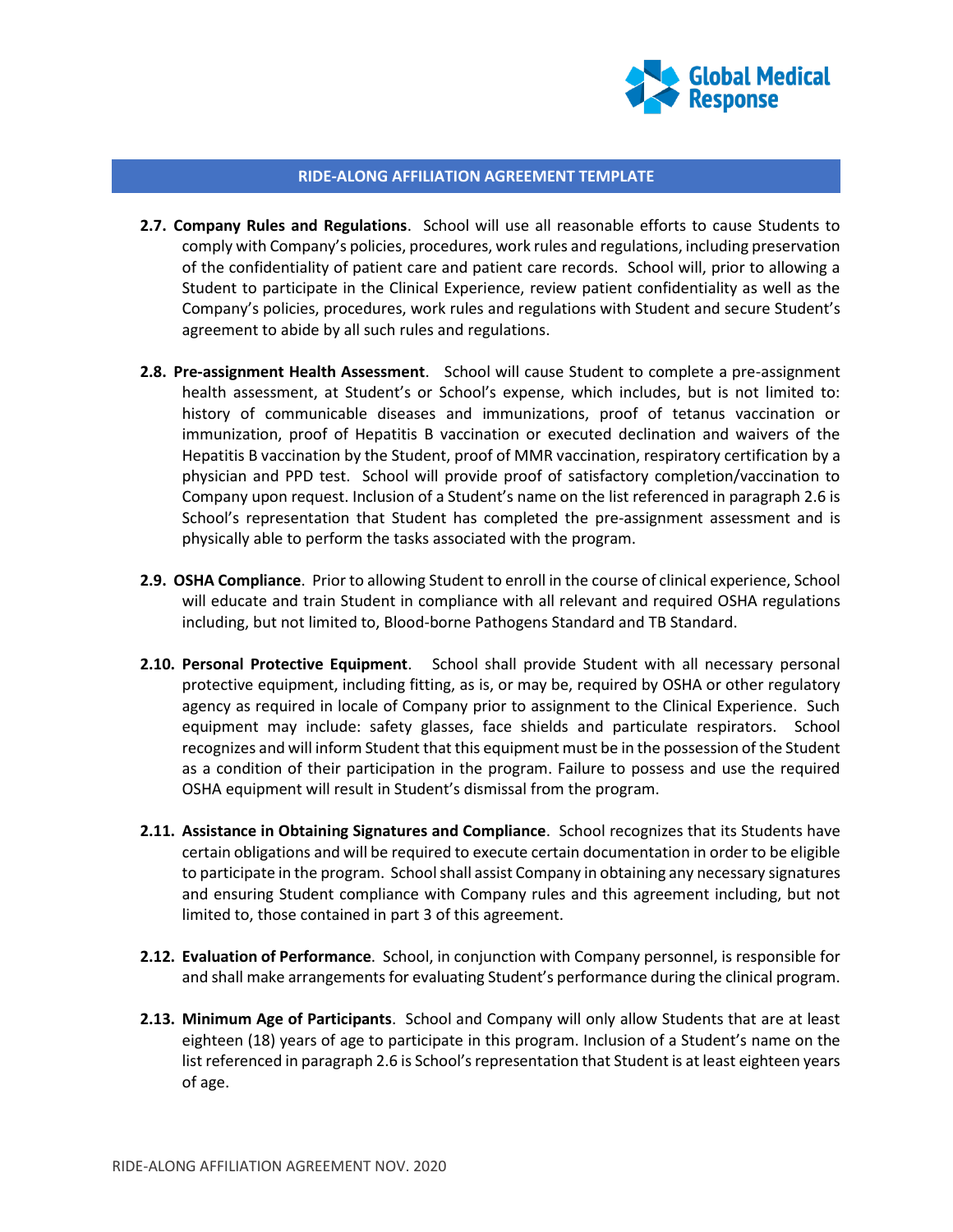

#### **3. STUDENT OBLIGATIONS AND REQUIREMENTS**.

- **3.1. Release**. Student will, prior to participating in the clinical experience, read, understand and sign Company's internal ride-along waiver releasing Company from any and all liability and/or responsibility arising out of Students participation in the Clinical Experience. This release of claims must be executed, and on file with the Company, prior to Student participation in the program. The release is a condition precedent to Student's participation in the clinical experience and no Student will be permitted on a Company vehicle without having signed the release. The release is attached hereto and made a part hereof as Exhibit A.
- **3.2. Pre-assignment Health Assessment**. Student shall complete a pre-assignment health assessment as set forth in paragraph 2.8 hereof.
- *3.3.* **Company Rules and Patient Confidentiality**. Student shall comply with Company's procedures, policies, rules and regulations, including maintenance of patient and records confidentiality. Students, while participating in the clinical program, on Company property or in a Company vehicle, must meet all standards of appearance and conduct required by Company of its own employees. Student shall comply with all applicable OSHA rules or regulations. Student shall have in their possession at all times when on board a Company vehicle personal protective equipment and use such equipment when, as and where designated by Company personnel. Any information generated as a result of the activities set forth in this agreement, including information regarding patients or business activities of AMR, as well as any information regarding the students and their performance or the Training Program itself, shall remain confidential. Students will be required to sign an acknowledgement of their understanding of the mandates for confidentiality as imposed by the US Health Insurance Portability and Accountability Act of 1996 (HIPAA); the U.S. Privacy Act of 1974 and any applicable state laws.
- **3.4. Student Intern Agreement**. Student will read and execute the student intern agreement. Execution of the student intern agreement is a condition precedent to participation in the Clinical Experience program. The student intern agreement is attached hereto and made a part hereof as Exhibit A.

## **4. COMPANY RIGHTS AND OBLIGATIONS**.

- **4.1. Company Rules**. Company requires Students, while participating in the clinical program, on Company property or in a Company vehicle, to meet all standards of appearance and conduct required by Company of its own employees. Company reserves the right to refuse to allow any Student to participate in the clinical program for failure to comply with Company standards.
- **4.2. Student's Skill Level**. Company reserves the right to discontinue Student's participation in the program should Company, in its sole discretion, determine that Student's skill level is substandard. Company will immediately advise School of any such concerns or situations.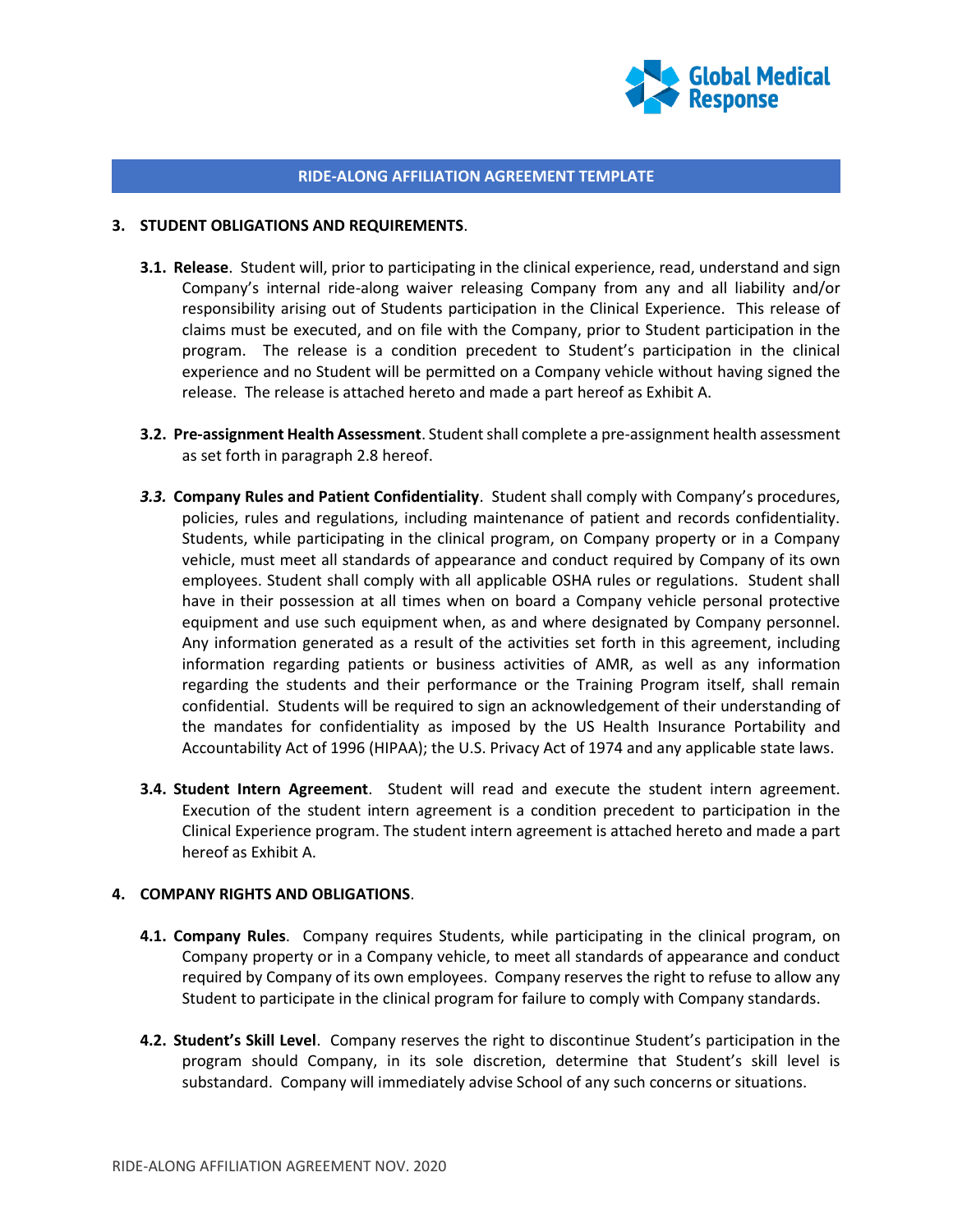

- **4.3. Orientation Program**. Company may require Student to attend an orientation program designed to orient Student to Company's rules regulations and policies prior to beginning their Clinical Experience. The details and procedures for the orientation program shall be in the Company's sole discretion.
- **4.4. Company's Control of Patient Care**. Company reserves the right to determine where, when and if a Student may participate in the provision of care to its patients. Company will endeavor to utilize Student, and allow them to utilize as many of their skills in as many situations as possible. However, patient care is paramount and Student shall follow Company's instructions with respect to the provision of patient care.
- **4.5. Right to Control Participation**. Company reserves the right to refuse to allow any Student to participate in the provision of care at the scene of an emergency where, in company's sole discretion, permitting Student to participate would endanger the Student, a patient or an employee of Company or otherwise be inappropriate.
- **4.6. Student Evaluations**. Company will cooperate with School in performing evaluations of Student's clinical experience.
- **4.7. Provision of Clinical Experience**. Company will provide a Clinical Experience for the School's Students in compliance with the guidelines, protocols, scope of practice provided by the licensing/certifying agency and in accord with the instructions of the Doctor or Agency having Medical Control. The number of Students that Company accepts into the Clinical Experience shall be determined in the Company's sole and absolute discretion.

#### **5. INDEMNIFICATION. To the extent permitted by law, School shall do the following:**

- **5.1. Indemnity for Third Party Claims**. School will save, defend, indemnify and hold harmless Company, its officers, employees, agents, affiliates and representatives of and from any and all claims, suits, costs and actions arising out of the provision of the Clinical Experience. This indemnity shall survive and remain enforceable after the expiration or termination of this Affiliation Agreement, provided however, that this indemnity is not intended to cover claims against Company arising solely out of Company's own negligence or intentional conduct.
- **5.2. Indemnity for Student Claims**. School will save, defend, indemnify and hold harmless Company, its officers, employees, agents, affiliates and representatives of and from any and all claims, suits, costs and actions brought by any Student, or their heirs, against company arising out of their participation in this program or by any patient claiming that the negligence of Student caused, compounded or exacerbated their injuries. This indemnity shall survive and remain enforceable after the expiration or termination of this Affiliation Agreement; provided, however, that this indemnity is not intended to cover claims against Company arising solely out of Company's own negligence or intentional conduct.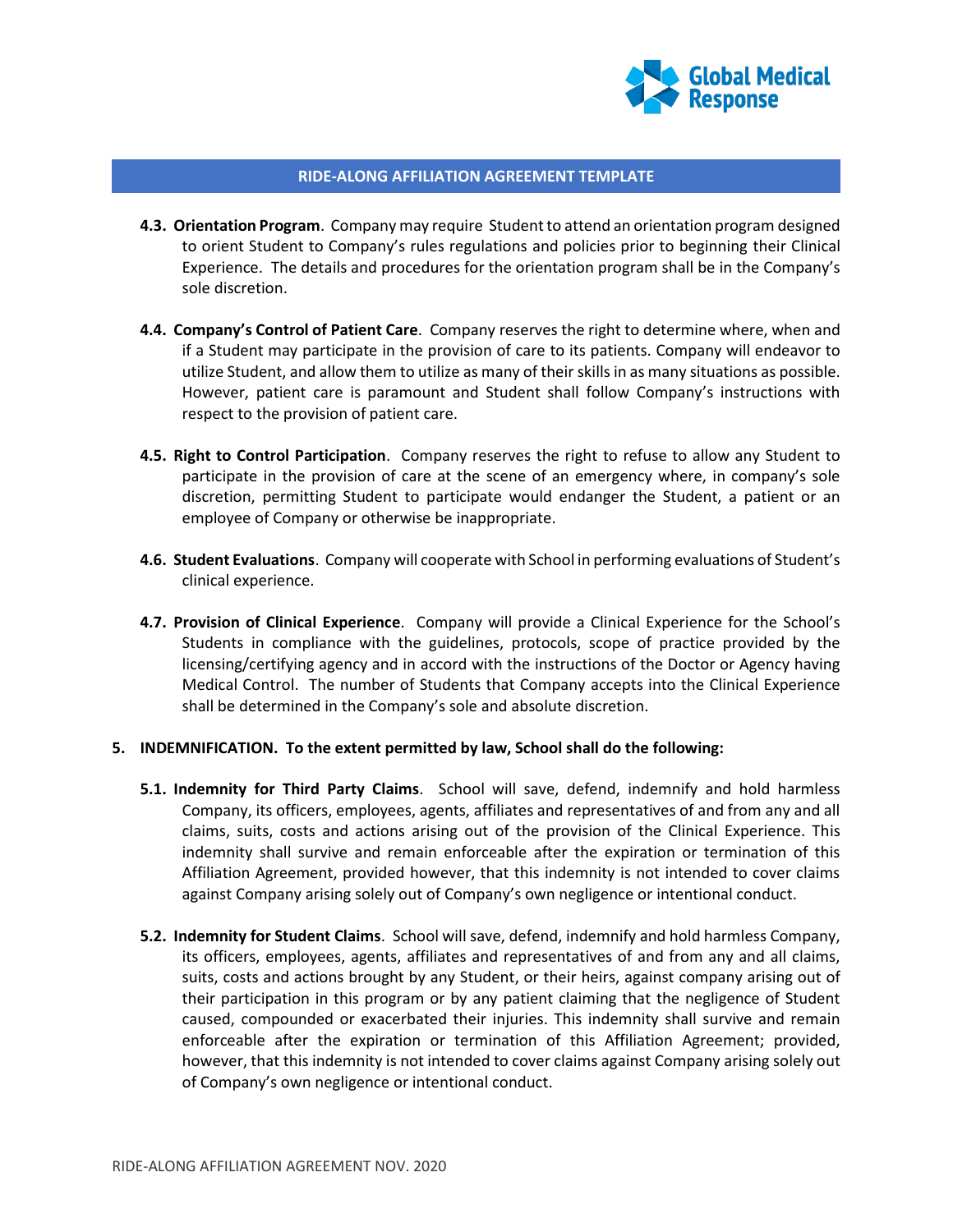

- **5.3. Scope of Indemnification**. School will save defend, indemnify and hold harmless Company, its officers, employees, agents, affiliates and representatives of and from all potential claims, actions, risks and costs incurred related to, or resulting from, the Students' participation in the Clinical Experience program and Students' exposure to the pre-hospital environment including actions brought by patients/clients of Company where it is alleged that Students participation adversely impacted a patient/client outcome or condition. The risks include, but are not limited to, automobile accidents, assault, and injury from lifting, high speed driving, exposure to infectious/contagious diseases such as hepatitis, HIV, TB, malpractice and measles. This indemnity shall survive and remain enforceable after the expiration or termination of this Affiliation Agreement, provided however, that this indemnity is not intended to cover claims against Company arising solely out of Company's own negligence or intentional conduct.
- **5.4. Defense Obligation**. In any action in which School is obligated to provide Company with a defense, School shall at its cost and expense, fully and diligently defend Company against any claims brought, investigations undertaken or actions filed which concern claims for which Company is entitled to indemnification under paragraphs 5.1, 5.2, and 5.3.

### **6. INSURANCE**.

- **6.1. Professional Medical Liability and General Liability Coverage**. School will maintain Professional Medical Liability and General Liability coverage of not less than one million dollars (\$1,000,000.00) per occurrence and three million dollars (\$3,000,000) aggregate. Coverage must specifically cover Students in the Clinical Experience, working under this agreement and within the course of their training and education during this program. School will name Company as an Additional Insured under the policy. School will provide Company with written verification of coverage in the form of a certificate of insurance, which will be attached to this agreement. School covenants to keep the required insurance in force and effect through the term of this agreement and maintain tail coverage for five (5) years thereafter if the coverage was a "claims made" policy.
- **6.2. Endorsement for Student Activities**. School assures Company that all coverage of insurance required herein includes specific provisions and/or endorsements to include Students within School's Medical Liability and General Liability coverage for all activities conducted under this program.
- **6.3. Coverage for Student Injuries**. School recognizes that Students are NOT covered by Company's Workers Compensation Insurance or Self Insured Program. School represents and warrants that it will maintain, or ensure that its Students are covered, for bodily injury and disease should any Student be injured or become ill during the course of their Clinical Experience. School will provide Company with a written verification of insurance coverage in the form of a certificate of insurance which will be attached to this agreement.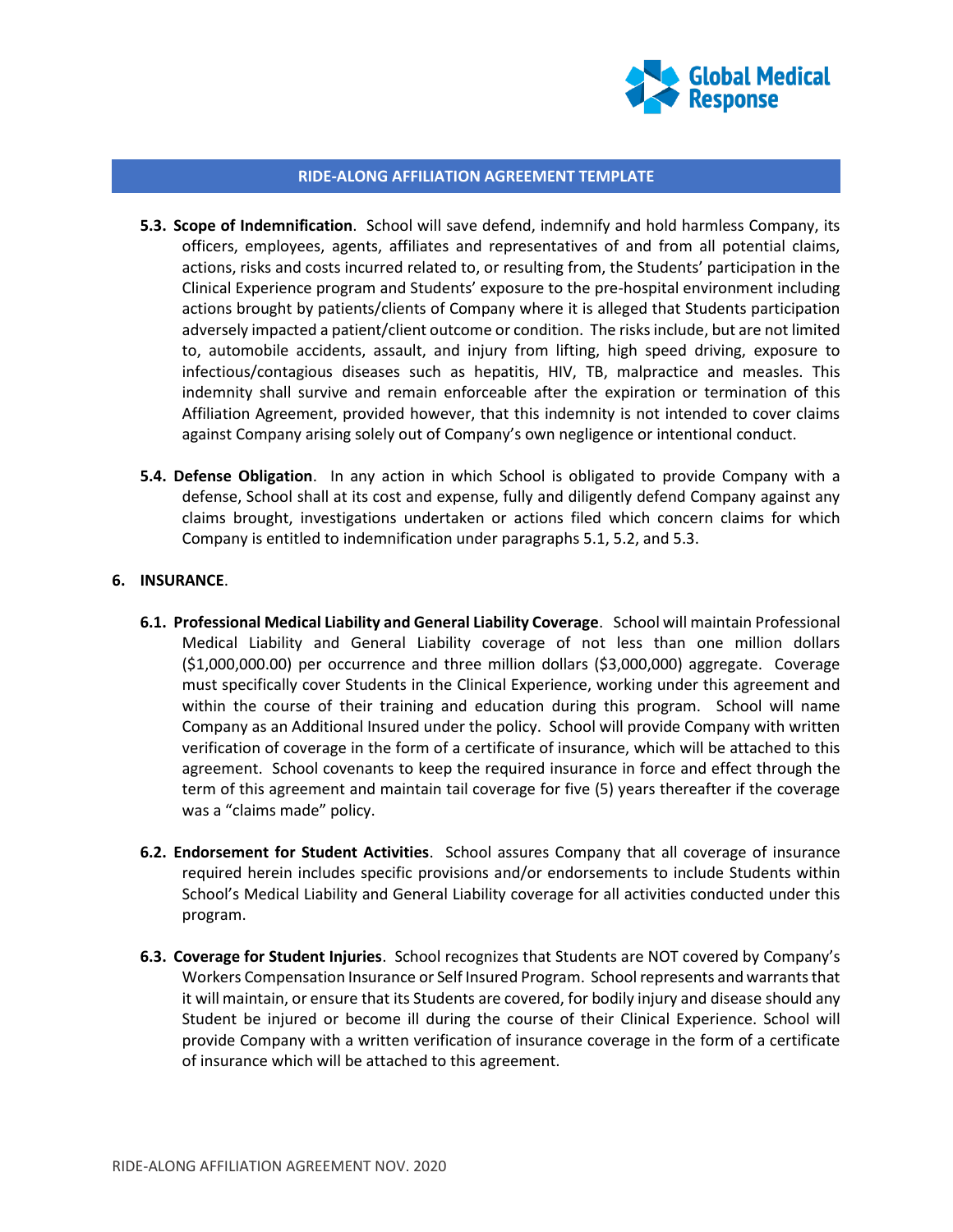

- **6.4. Amount of Coverage Not a Limitation**. The amount of insurance required hereunder shall not limit School's liability nor relieve School of any obligation hereunder.
- **6.5. Minimum Qualifications of Insurer**. Any policies of insurance shall be maintained with insurance companies: (i) holding a "General Policyholder's Rating" of AIV or better, as set forth in the most current issue of "Best's Insurance Guide," or comparable rating from reputable rating organizations; (ii) licensed to operate and sell insurance in the state in which the Clinical Experience will occur; and (iii) in good standing and admitted, if applicable, with the state's Department of Insurance or other similar regulatory agency in the state in which the Clinical Experience will occur.
- **6.6. Alternative Coverage**. As an alternative to the obligations of Section 6.1 through 6.5 above, to the extent the School does not offer coverage to the Students. The Student individually shall provide coverage consistent with the terms herein.

#### **7. NOTICES**.

**7.1.** Any notice required or permitted by this Agreement shall be in writing and shall be delivered as follows, with notice deemed given as indicated: (a) by personal delivery, when delivered personally; (b) by overnight courier, upon written verification of receipt; (c) by facsimile transmission, upon acknowledgment of receipt of electronic transmission; or (d) by certified or registered mail, return receipt requested, upon verification of receipt. Notice shall be sent to the following addresses:

If to School:

[Insert Position Contact] [Insert Address]

If to Company:

Name Company Address City, State, Zip

With Mandatory Copy to:

Legal Department American Medical Response, Inc. 6363 S Fiddlers Green Circle, 14<sup>th</sup> Floor Greenwood Village, Colorado 80111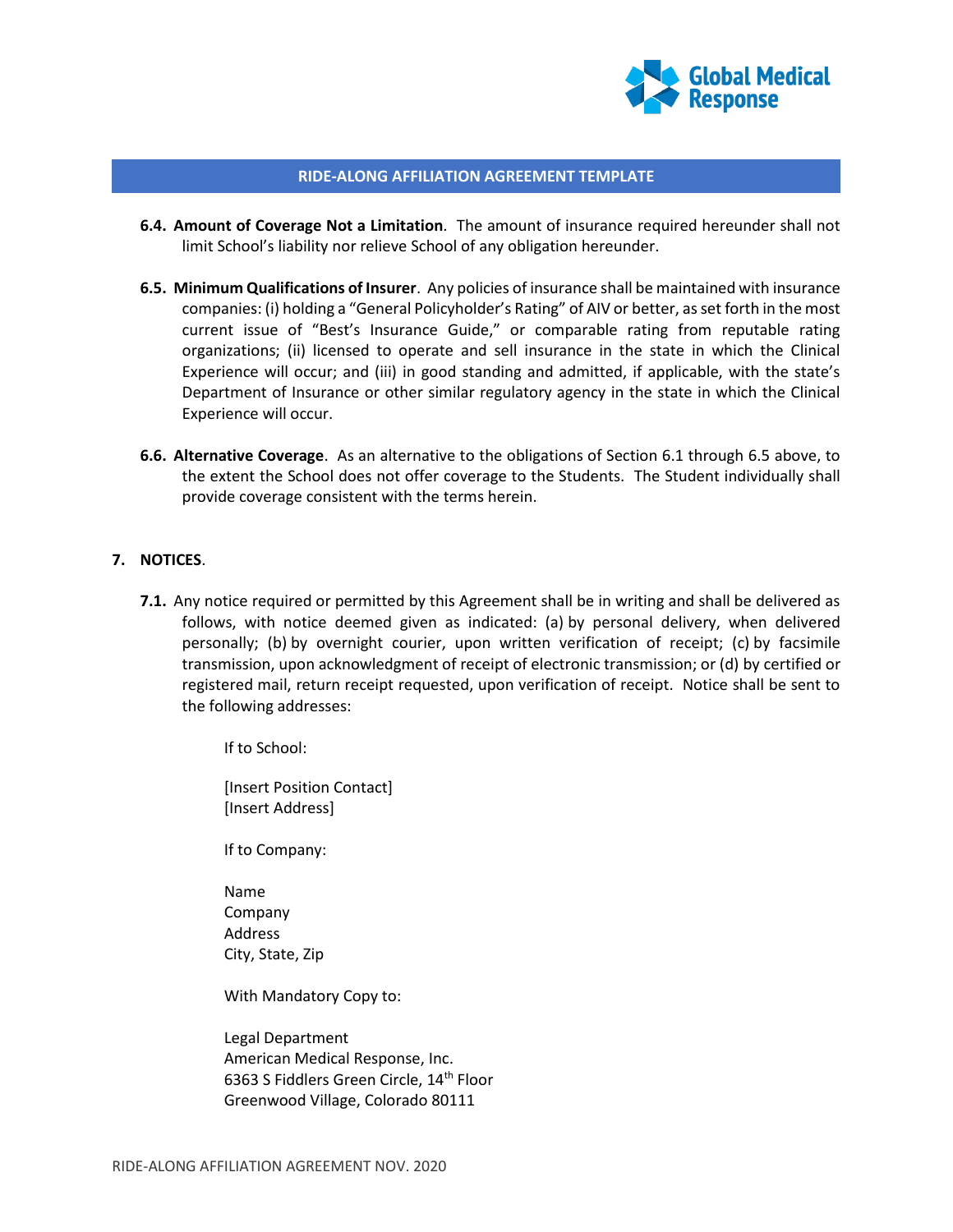

#### **8. Fees, Compensation and Tuition**

**8.1. Fees, Compensation and Tuition.** Any fees, compensation and tuition that Company shall receive will be set forth in Exhibit B.

#### **9. Scope of Clinical Experience**

**9.1. Scope of Clinical Experience.** The specific scope of the Clinical Experience that the Company shall provide will be set forth in Exhibit C.

#### **10. MISCELLANEOUS**.

**10.1. Miscellaneous.** This Agreement (including the Schedules hereto): (a) constitutes the entire agreement between the parties with respect to the subject matter hereof, superseding all prior oral or written agreements with respect thereto; (b) may be amended only by written instrument executed by both parties; (c) may not be assigned by either party without the written consent of the other party, such consent not to be unreasonably withheld; (d) shall be binding on and inure to the benefit of the parties hereto and their respective successors and permitted assigns; (e) shall be interpreted and enforced in accordance with the laws of the State of the principal office of the School, without regard to the conflict of laws provisions thereof, and the federal laws of the United States applicable therein; (f) this Agreement may be executed in several counterparts (including by facsimile), each of which shall constitute an original and all of which, when taken together, shall constitute one agreement; and (g) this Agreement shall not be effective until executed by both parties. In the event of a disagreement between this Agreement and any Schedule hereto, the terms of this Agreement shall govern.

## **11. Other.**

- **11.1. Compliance with Laws.** The parties will comply in all material respects with all applicable federal and state laws and regulations including, the federal Anti-kickback statute.
- **11.2. Compliance Program and Code of Conduct**. AMR has made available to the School a copy of its Code of Conduct, Anti-kickback policies and other compliance policies, as may be changed from time-to-time, at AMR's web site, located at: [www.amr.net,](http://www.amr.net/) and the School acknowledges receipt of such documents. AMR warrants that its personnel shall comply with AMR's compliance policies, including training related to the Anti-kickback Statute
- **11.3. Non-Exclusion.** Each party represents and certifies that neither it nor any practitioner who orders or provide Services on its behalf hereunder has been convicted of any conduct that constitutes grounds for mandatory exclusion as identified in 42 U.S.C.§ 1320a-7(a). Each party further represents and certifies that it is not ineligible to participate in Federal health care programs or in any other state or federal government payment program. Each party agrees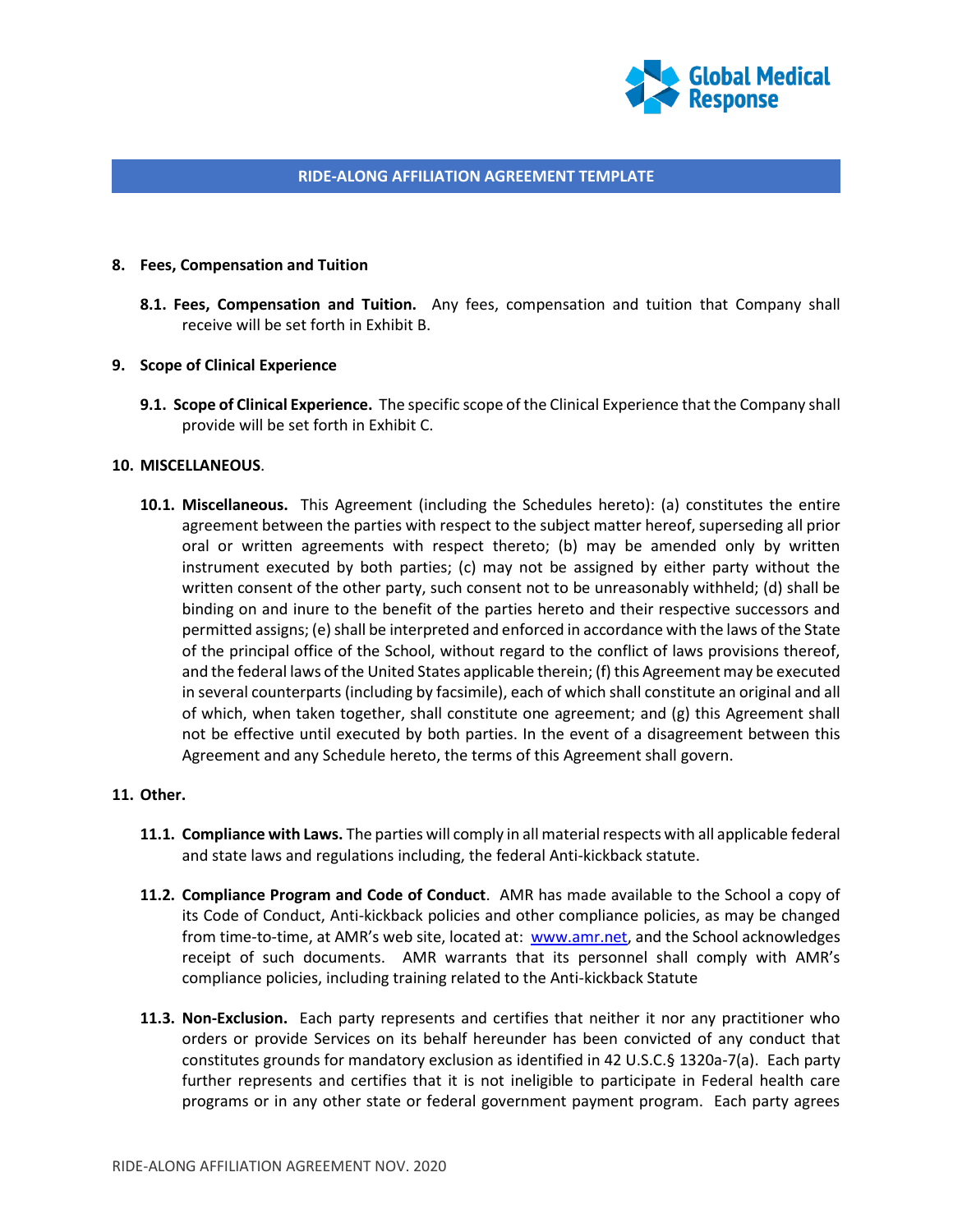

that if DHHS/OIG excludes it, or any of its practitioners or employees who order or provide Services, from participation in Federal health care programs, the party must notify the other party within five (5) days of knowledge of such fact, and the other party may immediately terminate this Agreement, unless the excluded party is a practitioner or employee who immediately discontinues ordering or providing Services hereunder.

**<<Signature Page Follows>>**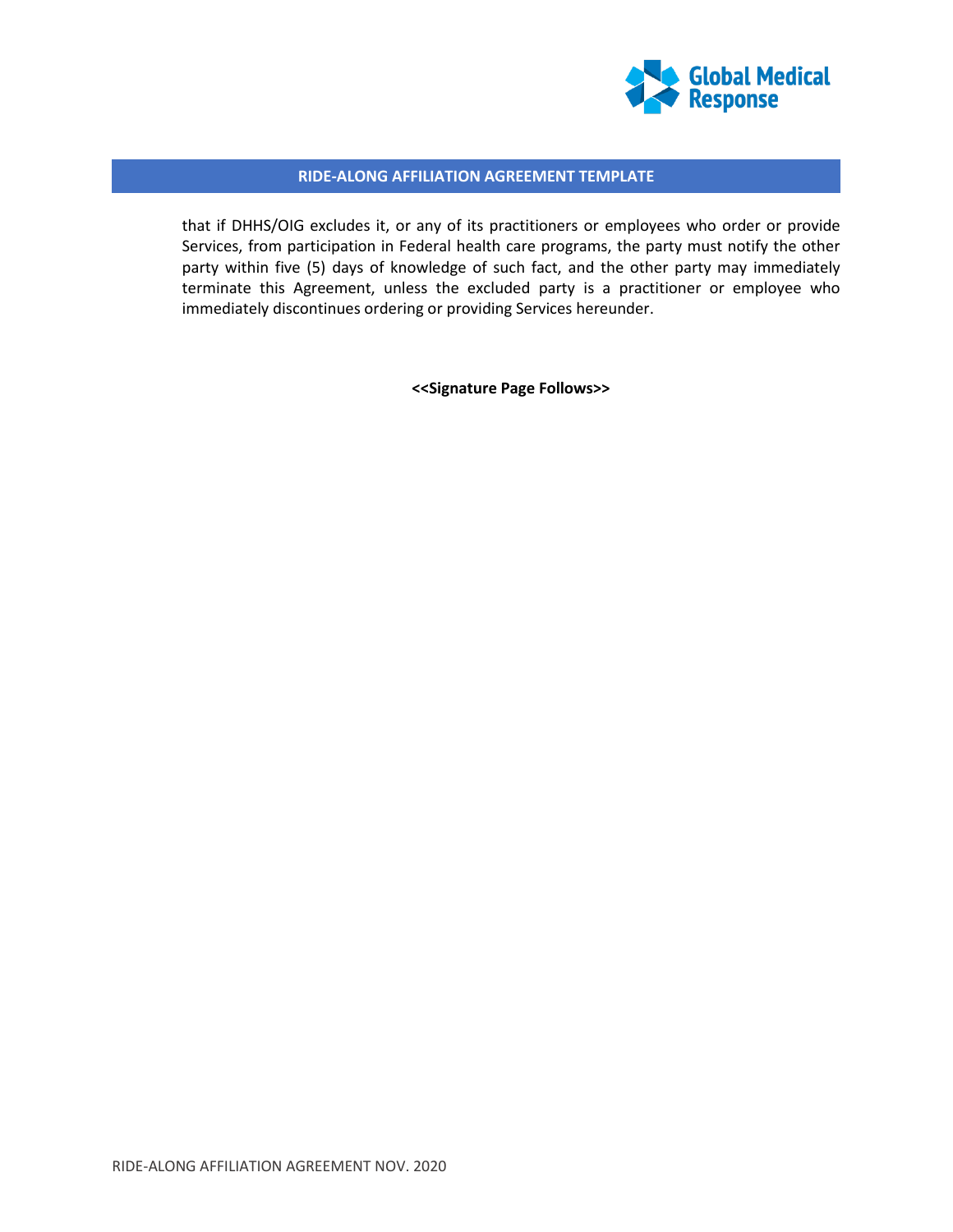

By signing below, each party acknowledges that the undersigned has carefully read and fully understands this Agreement, and each Party agrees to be bound by the terms of this Agreement.

Date

#### **American Medical Response**

#### **[Insert Legal Name of School]**

By:  $\_\_$ Name Title Address  $By:$ Name Title Address Email

Email Date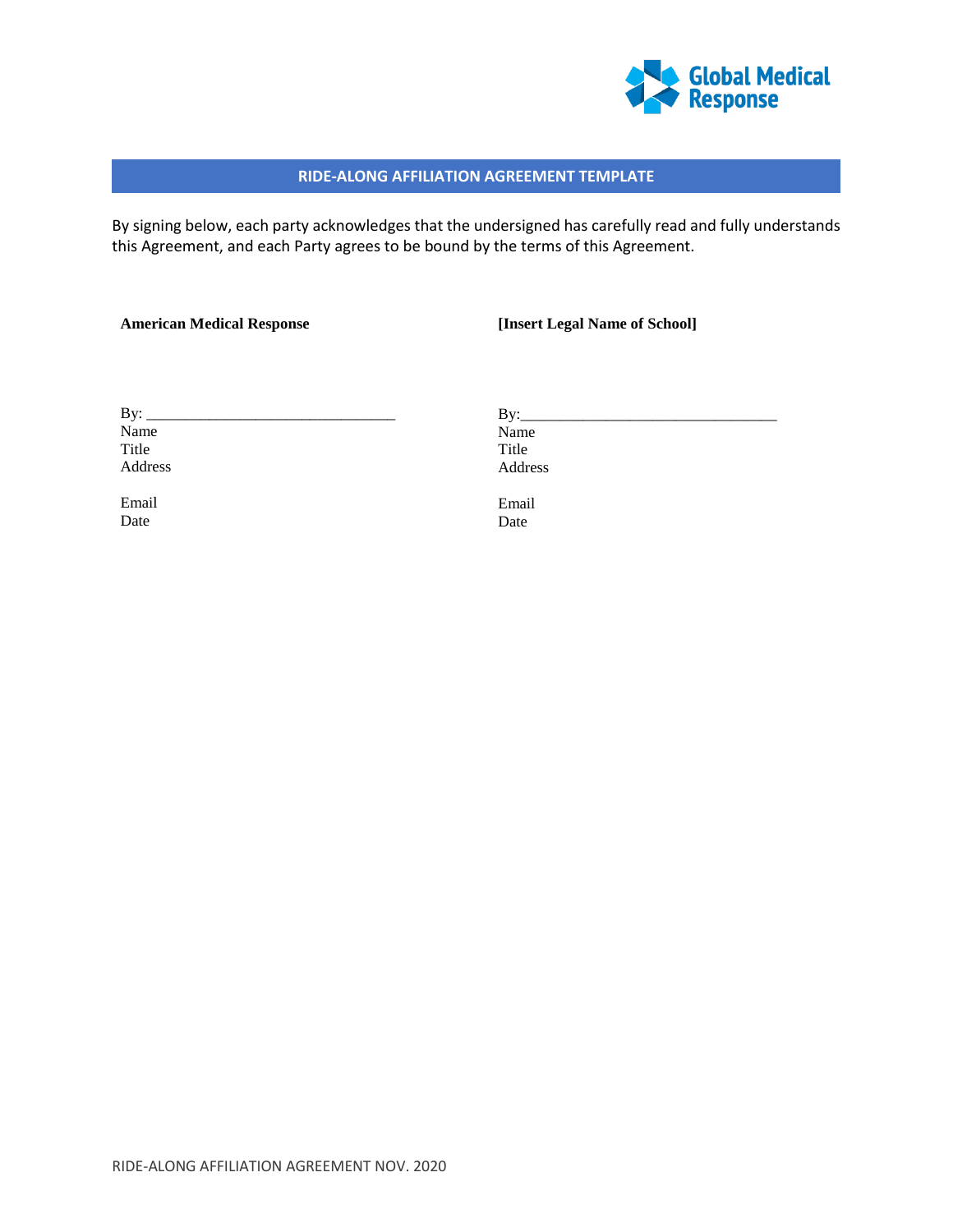

### **Exhibit A Student Intern Agreement and Release**

Student is enrolled in a course of study at **Insert Name of School** ("School") designed to enable Student become a licensed/certified Emergency Medical Technician, Paramedic or other similar pre-hospital health care provider. As part of the curriculum, Student has enrolled in the Clinical Experience, which is offered through the School, with Company's assistance. The Clinical Experience involves: 1) Student's performing acquired pre-hospital skills alongside Company's personnel; and, 2) accompanying and observing the Company's personnel providing emergency and non-emergency ambulance transport, care and related services.

Student has asked to participate in Clinical Experience knowing that participation will require Student to accompany Company personnel in dangerous and potentially life threatening situations. Student realizes that Company could not, and would not, allow Student to accompany its personnel without his/her agreement to: (i) release the company from any and all claims for injury or death which may result from Student's participation in the program; (ii) assume the risk of death or injury associated with the Clinical Experience; (iii) agree to read, understand and follow Company's policies, procedures and guidelines; (iv) act in a professional and respectable manner at all times; and follow the instruction/direction of Company personnel with respect to patient care, demeanor, safety, use of personal protective devices, scene control, etc.

Student understands that he or she is exposing himself or herself to certain risks inherent in the activities associated with the Clinical Experience. Student hereby represents that he or she **AGREES TO ASSUME THE RISKS INHERENT IN THE ACTIVITY**. These risks include, but are not limited to, being hurt or injured: (1) by broken glass (or other scene hazards) including various cuts about the head, face, eyes, hands, legs, and torso; (2) by exposure to tetanus or contagious diseases such as the Hepatitis B virus and the Human Immunodeficiency Virus ("HIV"); (3) injury due to gurney lifts and or drops; (4) injury from slip and fall type incidents; (5) various strains and/or sprains to one and/or all muscle groups; (6) risks associated with emergency vehicle operation; and (7) risks at the scene of emergencies including assault and battery.

In consideration of Company's agreement to provide the Clinical Experience to Student, Student agrees to release and forever discharge Company and its agents, employees affiliates, parent corporation, successors and assigns of and from all claims, demands, suits, injuries or damages of any kind arising in any way out of the participation in this program.

Student further agrees to: (i) follow Company's policies, procedures and work rules; (ii) follow Company's instruction and direction with respect to patient care, safety, personal protection; and, abide by Company rules and direction. Student understands that failure to follow the Company's direction may result, in Company's sole discretion, in his/her expulsion from the Clinical Experience program.

The School shall require its students to complete a Criminal Offenders Record Information ("CORI") check. By virtue of this agreement, the School assures AMR that it found no information that would, in accordance with the provisions of state EMS regulations, preclude the Student from the duties of an EMS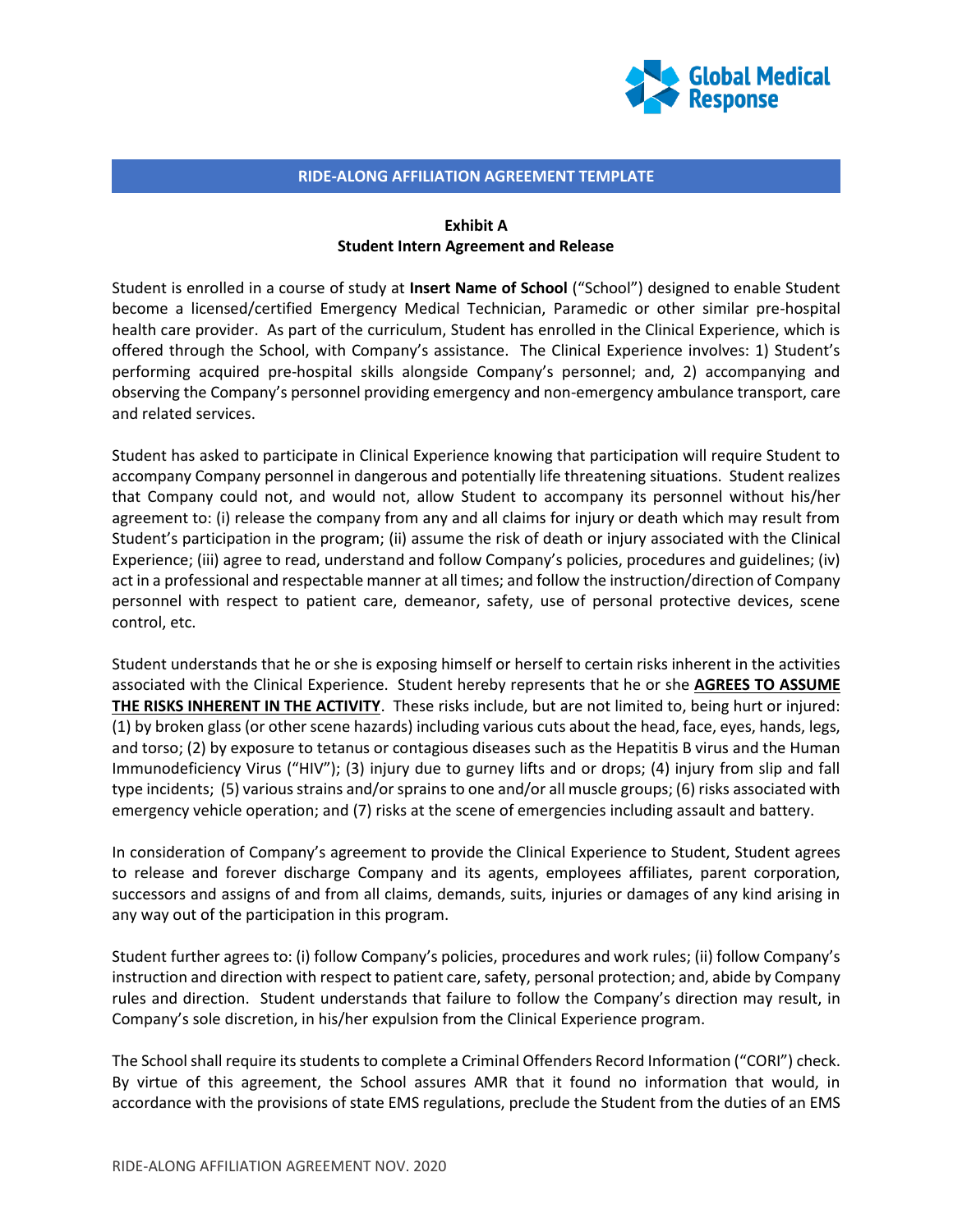

provider.

The relationship of field internship Student and AMR is that of a student being provided an educational experience by AMR and such activity shall in no way be construed as creating any other relationship including an employment relationship. The Student shall receive no compensation from AMR for activities during the internship.

AMR has made available to the Student a copy of its Code of Conduct, Anti-kickback policies and other compliance policies, as may be changed from time-to-time, at AMR's web site, located at: [www.amr.net,](http://www.amr.net/) and the Student acknowledges receipt of such documents. AMR warrants that its personnel shall comply with AMR's compliance policies, including training related to the Anti-kickback Statute

The Student represents and certifies that he/she has not been convicted of any conduct identified on Schedule "A". The Student further represents and certifies that he/she is not ineligible to participate in Federal health care programs or in any other state or federal government payment program, as provided on Schedule A or otherwise. The Student understands that if DHHS or OIG excludes he/she, from participation in Federal health care programs, he/she party must notify the other party within 5 days of knowledge of such fact, and the AMR may immediately terminate the Agreement.

Student certifies that he/she is at least eighteen (18) years old and is an adult with full legal authority to execute this release.

**By Signing this Document You Acknowledge That You Have Been Advised That There Are Risks Inherent in this Type of Activity and Have Decided to Assume That Risk and Release the Company of and from All Liability. You Agree to Release the Company from Any Claims Associated with the Event and That You, Not the Company, Are Assuming Complete and Total Responsibility for and Any and All Injuries, Damages or Losses That You May Suffer as a Result of Participating in the Clinical Experience Program.**

**I agree to all terms set forth above.**

Dated:

Signature of Student:

| Print Name: |  |  |
|-------------|--|--|
|             |  |  |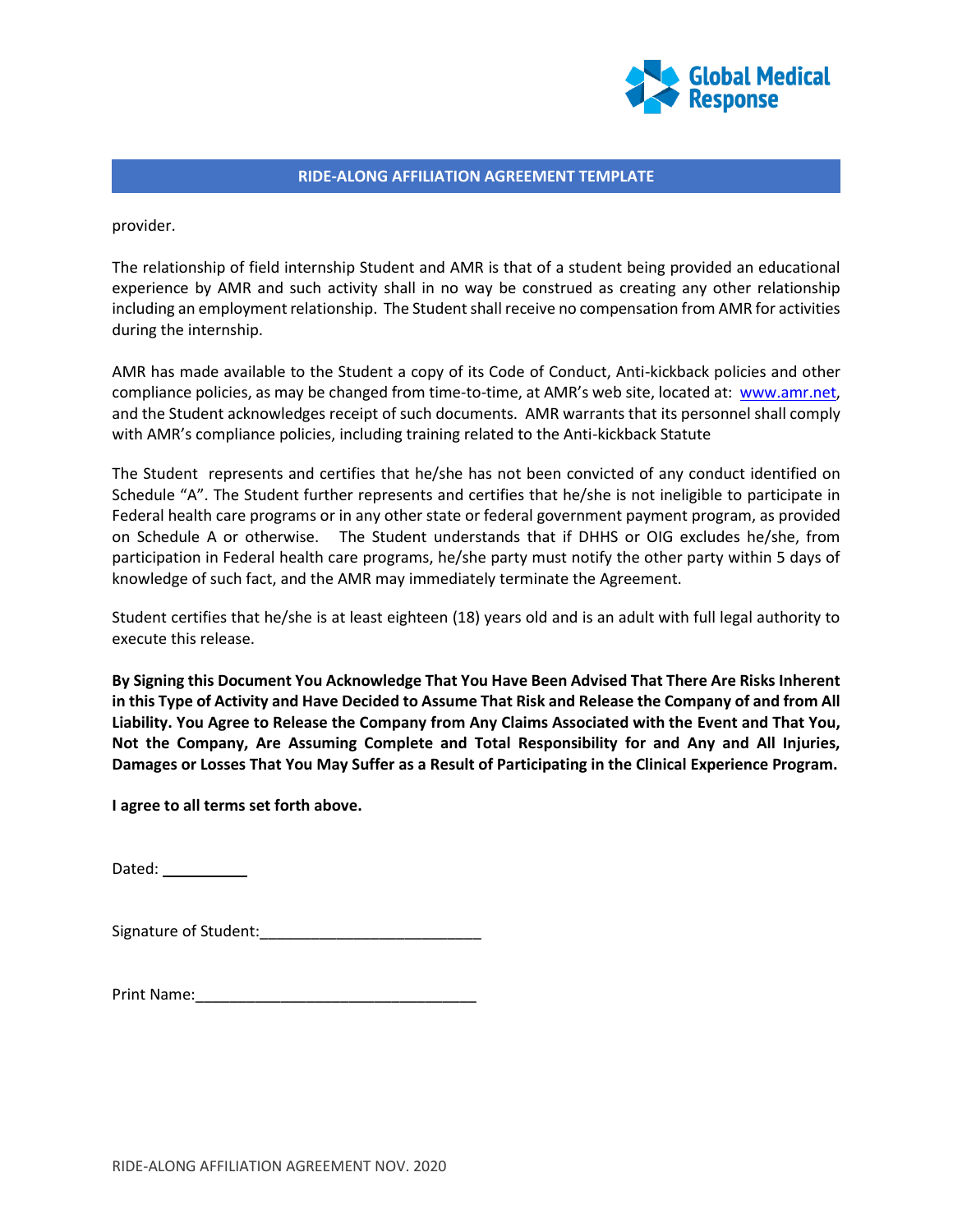

# **Attachment A Overview of law regarding exclusion from Medicare and State Health Care Programs 42 U.S.C. 1320a-7**

**(a) Mandatory exclusion.** The Secretary shall exclude the following individuals and entities from participation in any Federal health care program (as defined in section 1320a-7b(f) of this title):

**(1)** Conviction of program-related crimes. Any individual or entity that has been convicted of a criminal offense related to the delivery of an item or service under subchapter XVIII of this chapter or under any State health care program.

**(2)** Conviction relating to patient abuse. Any individual or entity that has been convicted, under Federal or State law, of a criminal offense relating to neglect or abuse of patients in connection with the delivery of a health care item or service.

**(3)** Felony conviction relating to health care fraud. Any individual or entity that has been convicted for an offense which occurred after August 21, 1996, under Federal or State law, in connection with the delivery of a health care item or service or with respect to any act or omission in a health care program (other than those specifically described in paragraph (1)) operated by or financed in whole or in part by any Federal, State, or local government agency, of a criminal offense consisting of a felony relating to fraud, theft, embezzlement, breach of fiduciary responsibility, or other financial misconduct.

**(4)** Felony conviction relating to controlled substance. Any individual or entity that has been convicted for an offense which occurred after August 21, 1996, under Federal or State law, of a criminal offence consisting of a felony relating to the unlawful manufacture, distribution, prescription, or dispensing of a controlled substance.

**(b) Permissive exclusion.** The Secretary may exclude individuals and entities from participation in any Federal health care program. These Permissive Exclusions are for misdemeanors of the above (see 42 USC 1320a-7(b)(1-15)) offenses plus other infractions that shall be determined on an individual case-bycase basis.

**(NOTE: the DHHS and OIG list of excluded individuals/entities is available through the Internet at http://www.hhs.gov/oig).**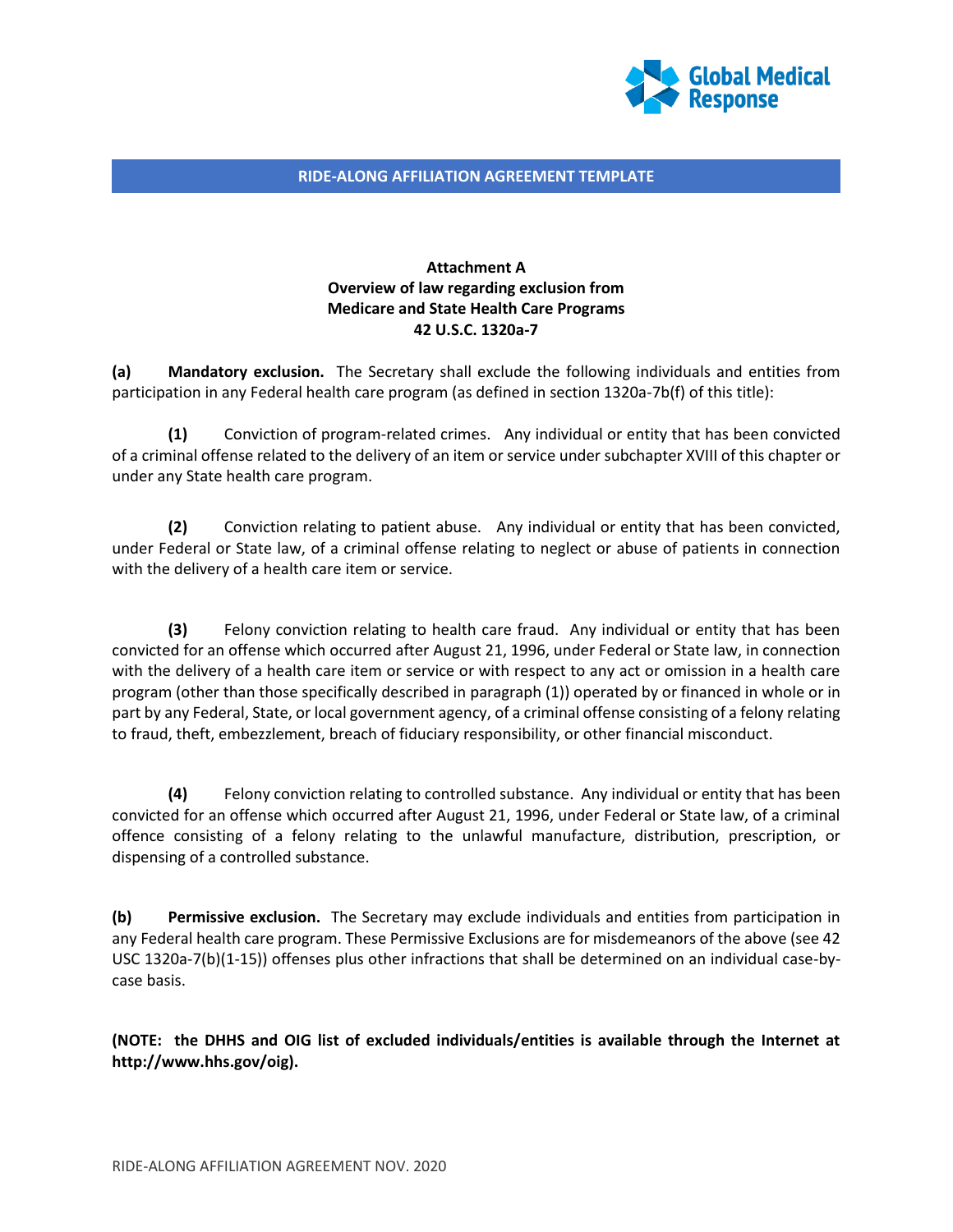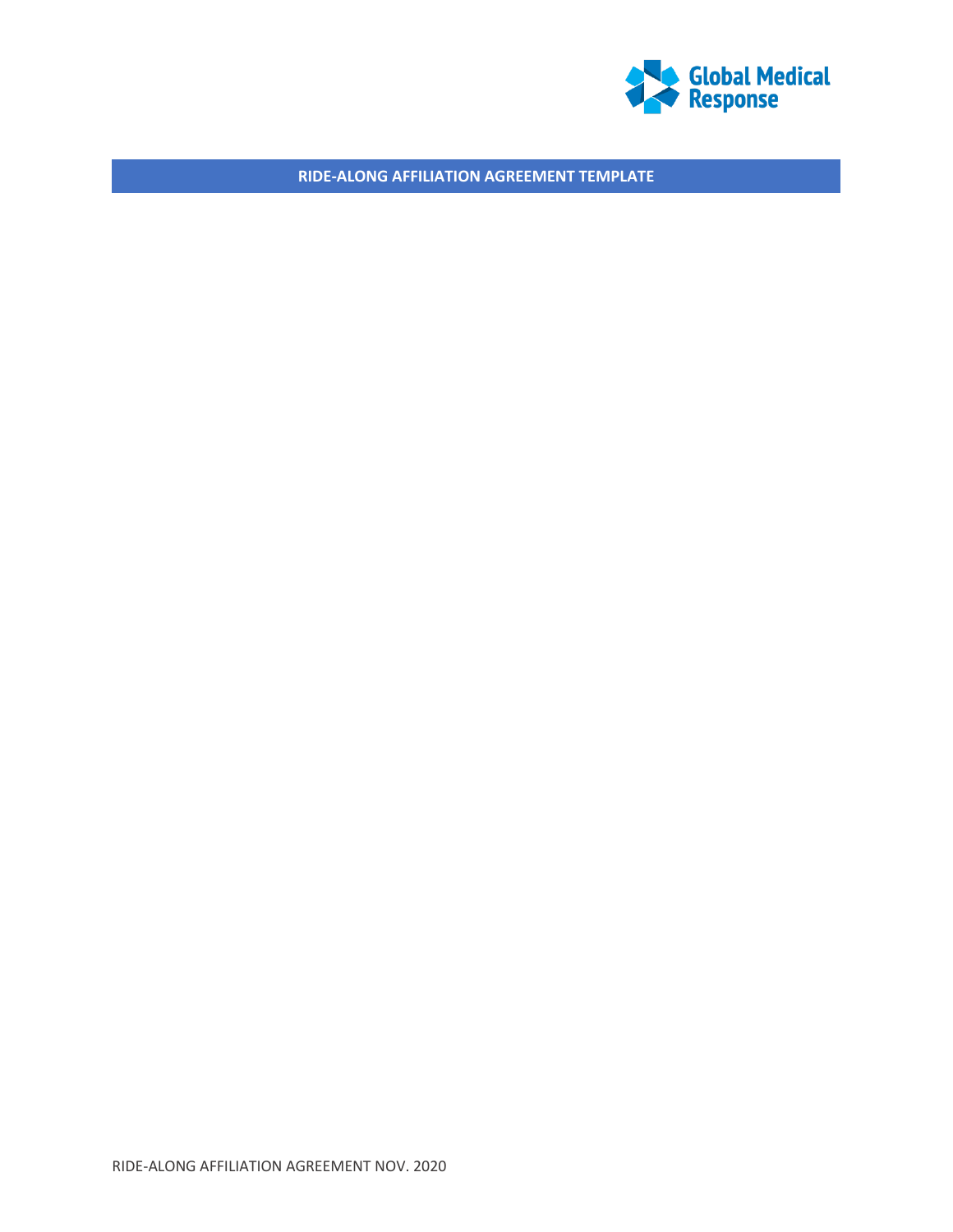

**Exhibit B Fees, Compensation and Tuition**